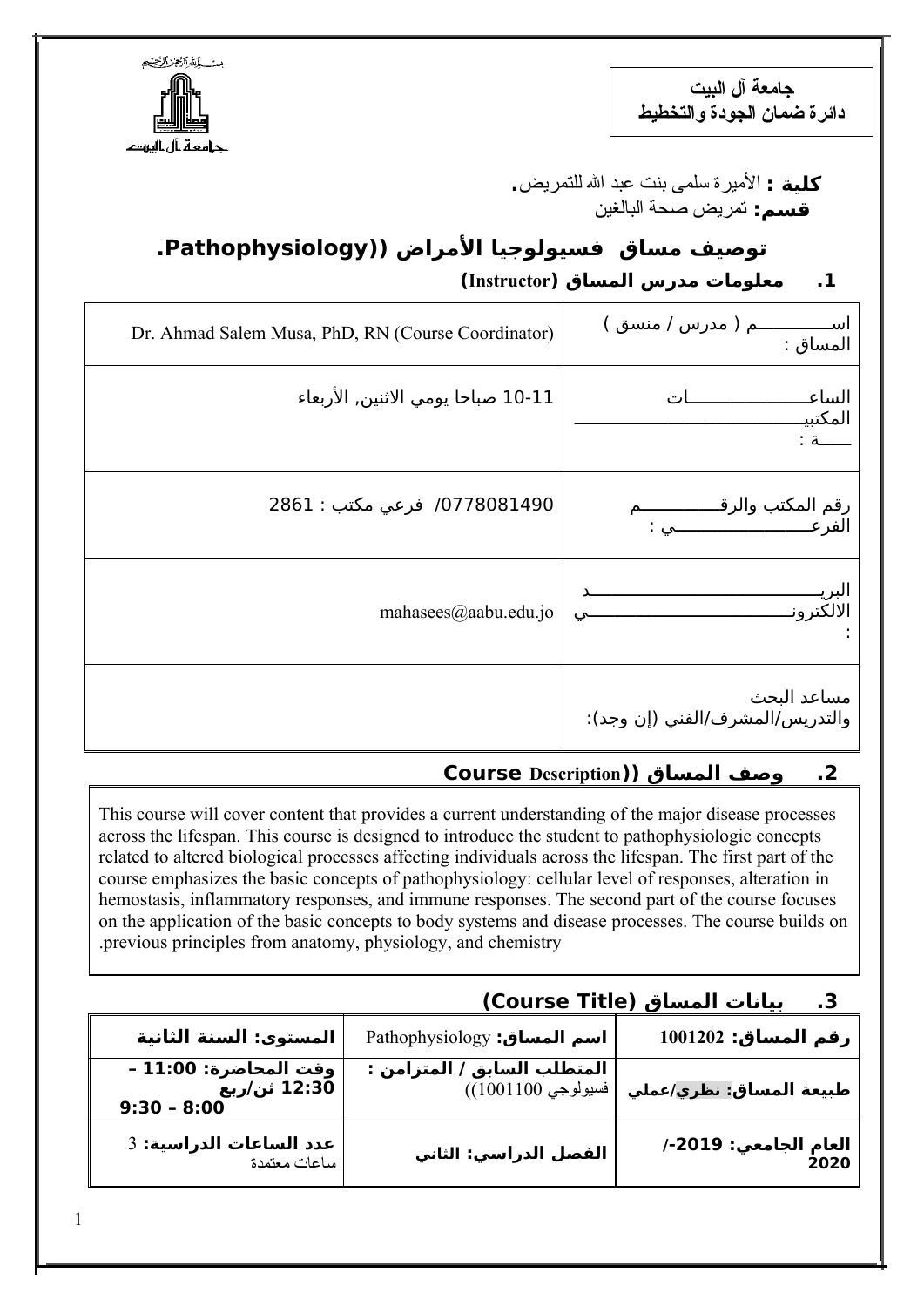# **.4 أهداف المساق )ِObjectives Course)**

| • Outline adaptive and maladaptive body responses to stressors of adult acute and chronic<br>health alterations that affect the various body systems or organs. |    |
|-----------------------------------------------------------------------------------------------------------------------------------------------------------------|----|
| • Define the components of the disease process: etiology, pathophysiology, clinical                                                                             | ٮ  |
| manifestations, treatment, and prevention.                                                                                                                      |    |
| Describe the pathophysiological mechanisms of diseases commonly encountered in nursing<br>practice in different system.                                         | -ج |
| Explain how pathophysiological mechanisms produce signs and symptoms of selected adult<br>health problems.                                                      |    |
| Summarize how each organ system participate in the total regularity and homeostatic<br>mechanism of the body in the selected health problems.                   |    |
| Interpret treatment modalities and preventive strategies based on the associated<br>pathophysiological changes in the selected health problems                  |    |

#### **)Intended Student Learning Outcomes( التعلم مخرجات .5 )المعرفة والمهارات والكفايات(**

يفترض بالطالب بعد دراسته لهذا المساق أن يكون قادرا على:

### **Knowledge**

- 1. Recall normal structures and functions of various human body systems or organs..
- 2. Define the components of the disease process: etiology, pathophysiology, clinical manifestations, treatment, and
- 3. Describe the pathophysiological mechanisms of diseases commonly encountered in nursing practice in different system.
- 4. Outline adaptive and maladaptive body responses to stressors of adult acute and chronic health alterations that affect the various body systems or organs.

# **Cognitive Skills**

- 5. Differentiate between pathophysiological mechanisms and manifestations of acute and chronic common diseases.
- 6. Explain how pathophysiological mechanisms produce signs and symptoms of selected adult health problems
- 7. Interpret treatment modalities and preventive strategies based on the associated pathophysiological changes in the selected health problems.
- 8. Summarize how each organ system participate in the total regularity and homeostatic mechanism of the body in the selected health problems.
- 9. Interpersonal Skills & Responsibility
- 10. Illustrate effective and academic relationship with other students and lecturers.
- 11. Show an appropriate acceptance to lecturer's directions, corrections and evaluation

### **Psychomotor: Non**

## **.6 محتوى المساق)Content Course)**

**األسبوع الموضعععععوع**

 $\mathcal{L}$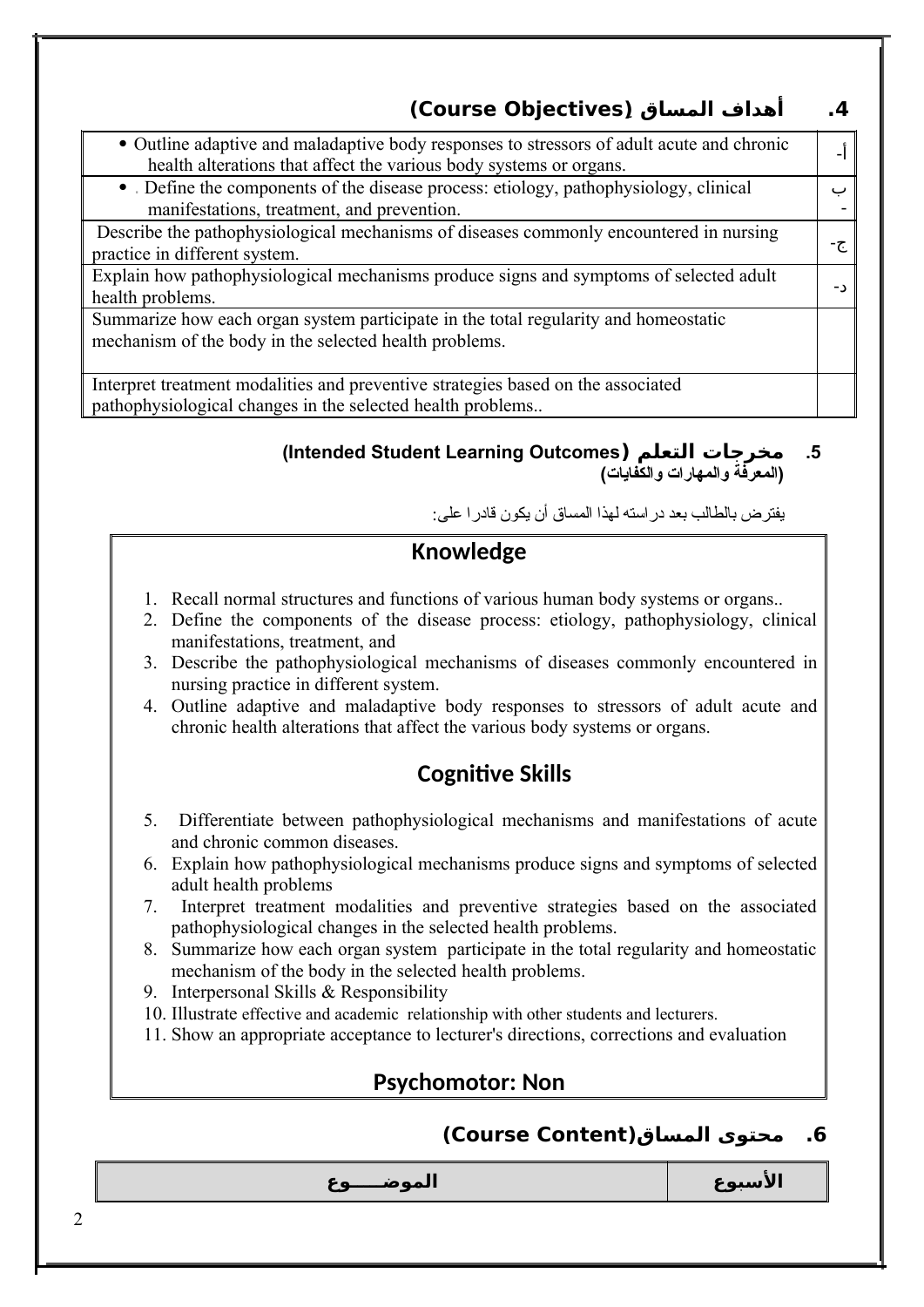| Orientation and introduction to the course syllabus      | الأول (3/2)       |  |  |  |
|----------------------------------------------------------|-------------------|--|--|--|
| Cellular Adaptation, Injury, and Death and wound healing | $(10/2)$ الثاني   |  |  |  |
| Alteration in haemostasis                                | $(17/2)$ الثالث   |  |  |  |
| Infection and inflammation                               | الرابع (24/2)     |  |  |  |
| Immune responses                                         | $(2/3)$ الخامس    |  |  |  |
| <b>Cardiovascular Function</b>                           | $(9/3)$ السادس    |  |  |  |
| الامتحان الأول                                           |                   |  |  |  |
| <b>Cardiovascular Function</b>                           | $(16/3)$ السابع   |  |  |  |
| Respiratory Function                                     | الثامن (23/3)     |  |  |  |
| Respiratory Function                                     | التاسع (30/3)     |  |  |  |
| <b>Renal Function</b>                                    | العاشر (6/4)      |  |  |  |
| <b>Renal Function</b>                                    | الحادي عشر (13/4) |  |  |  |
| <b>Gastrointestinal Function</b>                         | الثاني عشر (20/4) |  |  |  |
| الامتحان الثاني                                          |                   |  |  |  |
| <b>Neural Function</b>                                   | الثالث عشر (27/4) |  |  |  |
|                                                          | الرابع عشر (4/5)  |  |  |  |
| الامتحان النهائي: 2020 5 1/<br><b>/Final Exams</b>       |                   |  |  |  |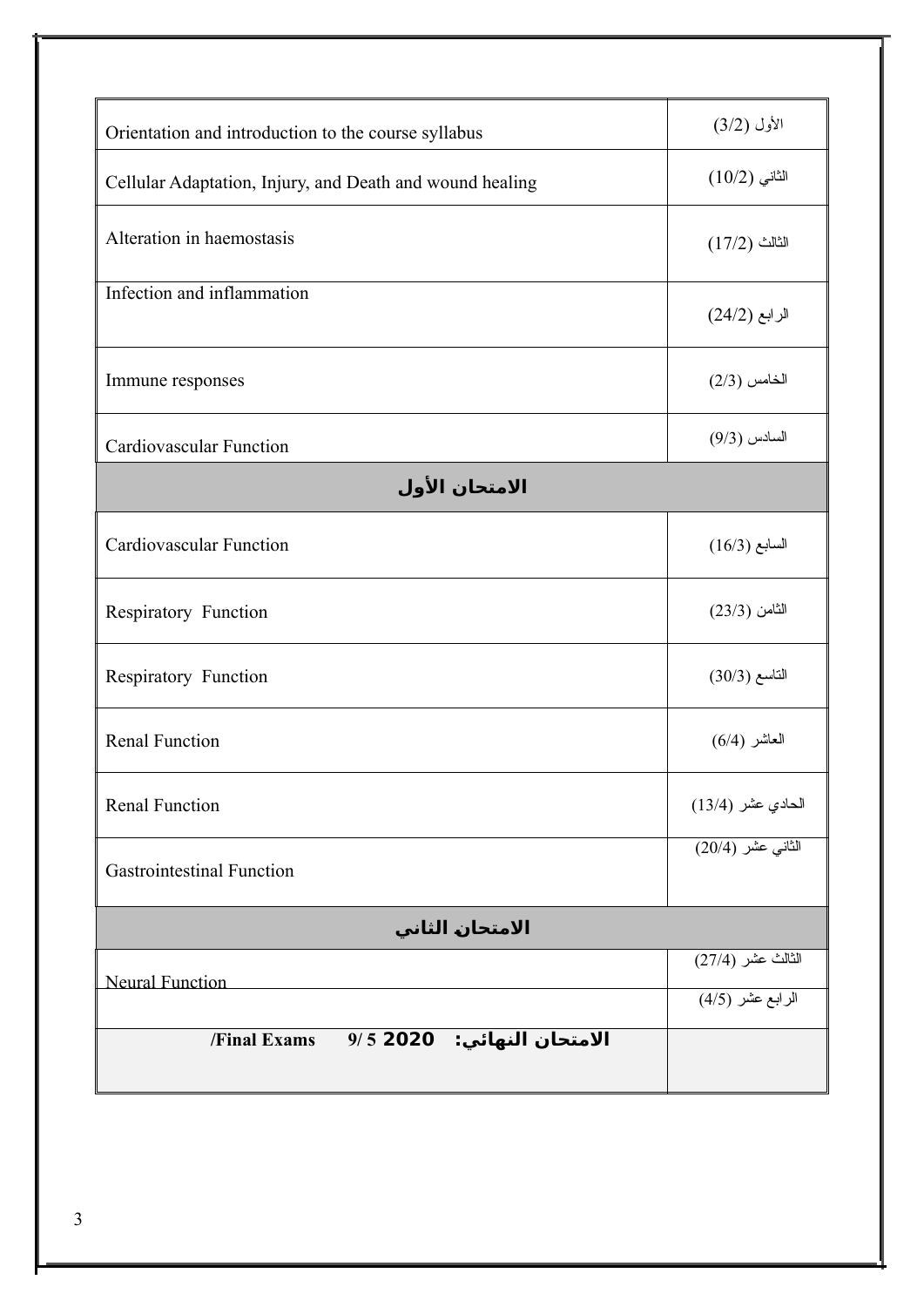#### **.7 استراتيجيات التعليم والتعلم وطرق التقويم Teaching and learning Strategies and Evaluation( )Methods**

| التقويمَ/القياس<br>(امتحان/عروض صفِية/<br>مناقشة/واجبات)  | أنشط<br>ه<br>التعلم | استراتیا<br>جیات<br>التدر ہ<br>س | مخرجات التعلم                                                                                                                                                                   |                |
|-----------------------------------------------------------|---------------------|----------------------------------|---------------------------------------------------------------------------------------------------------------------------------------------------------------------------------|----------------|
| $\overline{\text{Exam (MCQ; T&F)}}$<br>questions; Quizzes |                     | Lectures                         | Recall normal structures and functions of<br>various human body systems or organs                                                                                               | $\mathbf{1}$   |
| Exam (MCQ; T&F)<br>questions; Quizzes                     |                     | Lectures                         | Define the components of the disease process:<br>etiology, pathophysiology, clinical<br>manifestations, treatment, and                                                          | $\overline{2}$ |
| Exam (MCQ; T&F)<br>questions; Quizzes                     |                     | Lectures                         | Describe the pathophysiological mechanisms of<br>diseases commonly encountered in nursing<br>practice in different system.                                                      | $\overline{3}$ |
| Exam (MCQ; T&F)<br>questions; Quizzes                     |                     | Lectures                         | adaptive<br>maladaptive<br>Outline<br>and<br>body<br>responses to stressors of adult acute and chronic<br>health alterations that affect the various body<br>systems or organs. | $\overline{4}$ |
| Exam (MCQ; T&F)<br>questions; Quizzes                     |                     | Lecture,<br>discussion           | Differentiate between pathophysiological<br>mechanisms and manifestations of acute and<br>.chronic common diseases                                                              | 5              |
| Exam (MCQ; T&F)<br>questions; Quizzes                     |                     | Lecture,<br>discussion           | Explain how pathophysiological mechanisms<br>produce signs and symptoms of selected adult<br>health problems.                                                                   | 6              |
| Exam (MCQ; T&F)<br>questions; Quizzes                     |                     | Lecture,<br>discussion           | Interpret treatment modalities and preventive<br>strategies based on the associated<br>pathophysiological changes in the selected<br>health problems.                           | $\overline{7}$ |
| Exam (MCQ; T&F)<br>questions; Quizzes                     |                     | Lecture,<br>discussion           | Summarize how each organ system participate<br>in the total regularity and homeostatic<br>mechanism of the body in the selected health<br>.problems                             | 8              |
| Participation                                             |                     | Group<br>discussion              | Illustrate effective and academic relationship<br>with other students and lecturers.                                                                                            | 9              |
| Participation                                             |                     | Group<br>discussion              | Show an appropriate acceptance to lecturer's<br>directions, corrections and evaluation                                                                                          | 10             |

### **.8 تقييم الطلبة )Assessment)**

| توزيع الدرجات لكل أسلوب | توقيت التقييم | الأساليب المستخدمة |
|-------------------------|---------------|--------------------|
|                         | خلال الفصل    |                    |

4